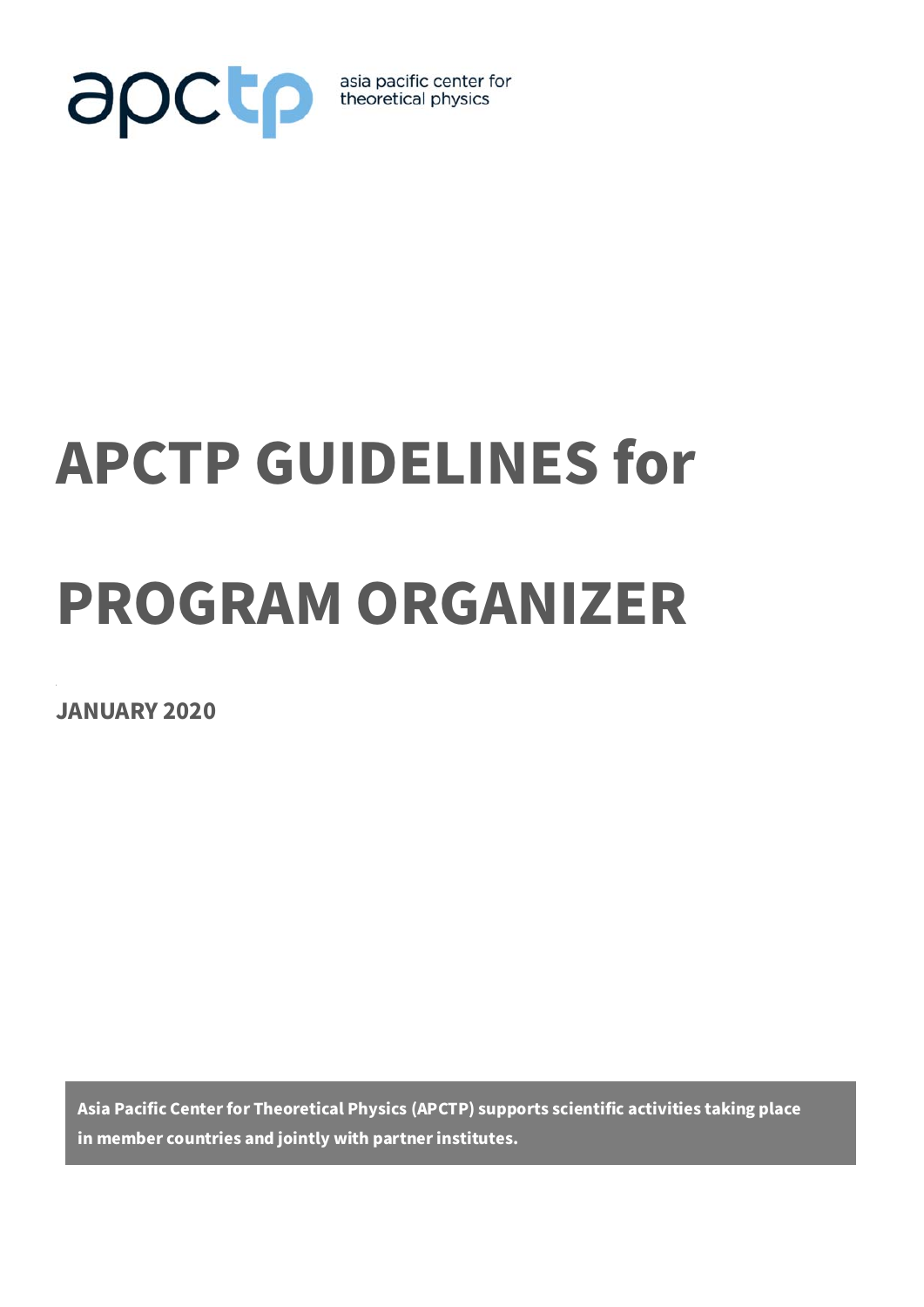## apctp

|                                                                  | 1. A designated organizer holds rights and responsibilities for administering<br>APCTP grant and submitting required documentation in accordance with the                                                                                                                           |
|------------------------------------------------------------------|-------------------------------------------------------------------------------------------------------------------------------------------------------------------------------------------------------------------------------------------------------------------------------------|
| <b>GENERAL</b>                                                   | APCTP regulations in the 'APCTP Guidelines for Program Organizer'.                                                                                                                                                                                                                  |
| <b>PRINCIPLES</b>                                                | 2. The grant is provided only to cover expenses pertaining to the designated<br>program on a per-person basis. Each person is called 'beneficiary'.                                                                                                                                 |
| <b>WHO</b>                                                       | A participant of the designated program who holds the nationality of<br>APCTP Member Countries can be a beneficiary.                                                                                                                                                                |
| <b>CAN BE A</b><br><b>BENEFICIARY?</b>                           | *Exceptionally, a participant affiliated with APCTP Partner Institutes can be a beneficiary<br>upon approval of APCTP program coordinators. However, no more than 30% of total grant<br>can be allocated.                                                                           |
|                                                                  | Please refer to Appendix for detailed list of APCTP Member Countries and<br><b>Partner Institutes.</b>                                                                                                                                                                              |
| <b>WHAT</b><br><b>EXPENSES</b><br><b>ARE COVERED?</b>            | <b>Expense categories are restricted to following items:</b><br>1. Airfare:<br>- Economy/couch class round-trip ticket between home institute and the conference venue<br>2. Accommodation<br>3. Honorarium                                                                         |
|                                                                  | Please check 'WHAT ARE DOCUMENTS TO BE SUBMITTED AFTER AN EVENT?'<br>section for supporting documentations.                                                                                                                                                                         |
| <b>HOW AND WHEN</b><br><b>CAN I RECEIVE</b><br><b>THE GRANT?</b> | A payment of total amount of funds will be made via wire transfer to the<br>account specified on 'Bank Account Information' form within 14 days of<br>completion of requirements. After an end of the program, the organizer will<br>submit related financial supporting documents. |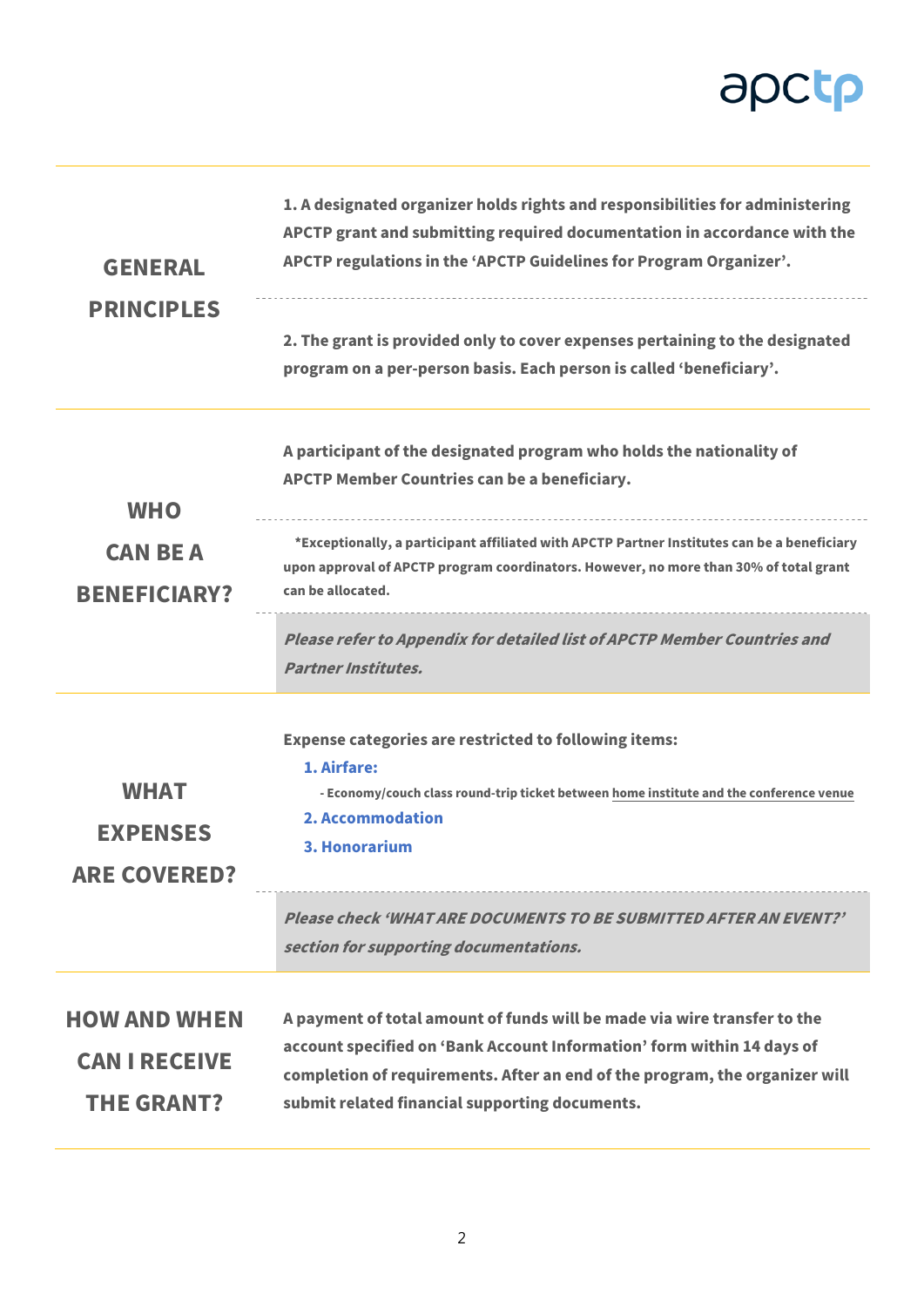## apctp

#### WHAT ARE REQUIREMENTS FOR PAYMENT?

| No.                     | <b>Category</b>                                                                                                        | <b>Description</b>                                                                                                                                                                                                                                                                      | <b>Submission</b>                         |  |
|-------------------------|------------------------------------------------------------------------------------------------------------------------|-----------------------------------------------------------------------------------------------------------------------------------------------------------------------------------------------------------------------------------------------------------------------------------------|-------------------------------------------|--|
| 1                       | <b>Working Scheme</b>                                                                                                  | [Submission]<br>Can be submitted through APCTP website as follows:<br>- Log in $\rightarrow$ My page $\rightarrow$ Call for Program application $\rightarrow$<br>'WORKING SCHEME' button at the bottom of the page                                                                      |                                           |  |
|                         |                                                                                                                        | [Budget details]<br>It is important to fill out 'budget details' section. The transfer CANNOT<br>be made until we have the bottom information.<br>- Item: Expense categories (Airfare/Accommodation/Honorarium)<br>- Remarks: Beneficiary's name, affiliation, position and nationality | Online<br>(Website)                       |  |
| $\overline{2}$          | <b>Bank Account</b><br>information                                                                                     | A name of the account must be the host organization or the program.<br>- Attachment #2: (Form) Bank Account Information.docx                                                                                                                                                            |                                           |  |
| $\overline{\mathbf{3}}$ | A program schedule may include a detailed time table, session names<br><b>Program schedule</b><br>and speakers' names. |                                                                                                                                                                                                                                                                                         |                                           |  |
| 4                       | <b>Acknowledgment</b><br>of the APCTP<br>sponsorship                                                                   | It is required to indicate APCTP sponsorship using the full name or logo<br>in all verbal, written communication and materials such as posters,<br>press releases, website, and handbook.                                                                                               | Online<br>(Email,<br><b>Free</b><br>form) |  |
|                         |                                                                                                                        | [Official Name] Asia Pacific Center for Theoretical Physics                                                                                                                                                                                                                             |                                           |  |
|                         |                                                                                                                        | [Logo] Horizontal type and Landscape type<br>- Attachment #3-4: images                                                                                                                                                                                                                  |                                           |  |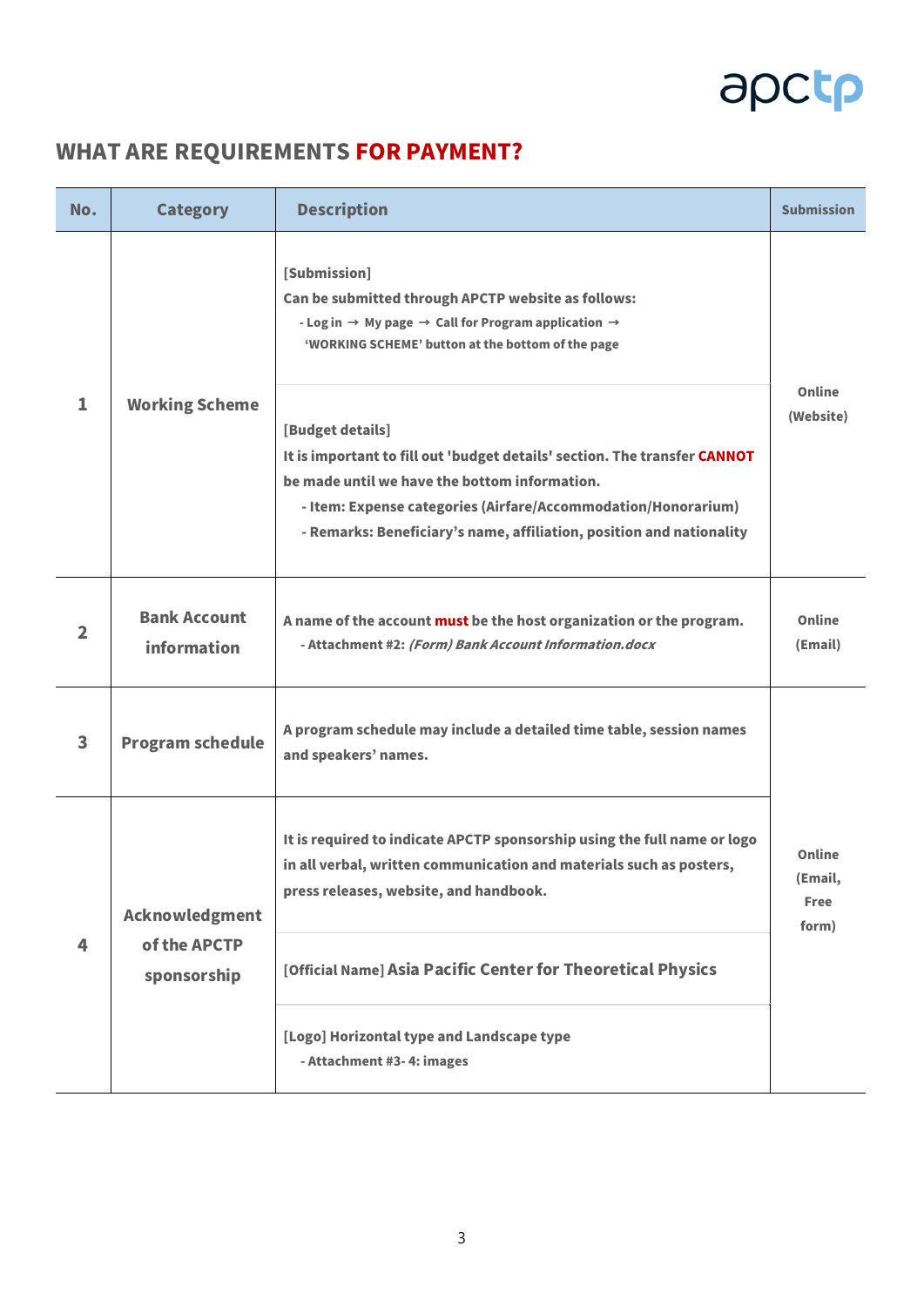

#### WHAT ARE THE DOCUMENTS TO BE SUBMITTED AFTER AN EVENT?

| No.          | <b>Category</b>             |                                   | <b>Description</b>                                                                                                                                                                                                                                                                                                                                             | <b>Certified</b><br>(Signed) by | <b>Submission</b>                             |
|--------------|-----------------------------|-----------------------------------|----------------------------------------------------------------------------------------------------------------------------------------------------------------------------------------------------------------------------------------------------------------------------------------------------------------------------------------------------------------|---------------------------------|-----------------------------------------------|
| 1            | <b>Final report</b>         |                                   | [Submission]<br>- a report outlines activities and outcomes of the<br>program and expectations/suggestions for the<br>future program<br>- Can be submitted through APCTP website as<br>follows:<br>- Log in $\rightarrow$ My page $\rightarrow$ Working Scheme application $\rightarrow$<br>'FINAL REPORT' button at the bottom of the page<br>[Questionnaire] |                                 | <b>Online</b><br>(Website)                    |
| $\mathbf{2}$ | <b>Pictures</b>             |                                   | Pictures of the workshop via email or upload to the<br>final report                                                                                                                                                                                                                                                                                            |                                 |                                               |
|              | a                           | <b>Financial Report</b>           | A financial report includes an accounting of<br>expended budget                                                                                                                                                                                                                                                                                                | Organizer                       |                                               |
|              |                             |                                   | Attachment #4: (Form) Financial Report.docx                                                                                                                                                                                                                                                                                                                    |                                 |                                               |
| 3            | b                           | <b>Confirmation</b><br>of receipt | The grant issued by the bank                                                                                                                                                                                                                                                                                                                                   | <b>Bank</b>                     | <b>BOTH</b>                                   |
|              | C                           | <b>Acknowledgement</b><br>receipt | 1. Beneficiary information<br>2. Details<br>- Conference name, Attended period, amount<br>3. Signature of the beneficiary                                                                                                                                                                                                                                      | Each<br>beneficiary             | <b>Online(Email)</b><br>&<br><b>Post Mail</b> |
|              |                             |                                   | Attachment #5: (Form) Acknowledgement Receipt.docx                                                                                                                                                                                                                                                                                                             |                                 |                                               |
|              | d                           | <b>Passport copy</b>              | <b>Copy of each beneficiary</b>                                                                                                                                                                                                                                                                                                                                | Each<br>beneficiary             |                                               |
| 4            | <b>List of participants</b> |                                   | It requires the total number of participants and a<br>list of participants with information in accordance<br>with the APCTP requirements<br>- Name, Gender, Nationality, Affiliation, Position<br>*Please fill out all categories<br>Attachment #6: (Form) List of Participants.docx                                                                           | Organizer                       | Online<br>(Email)                             |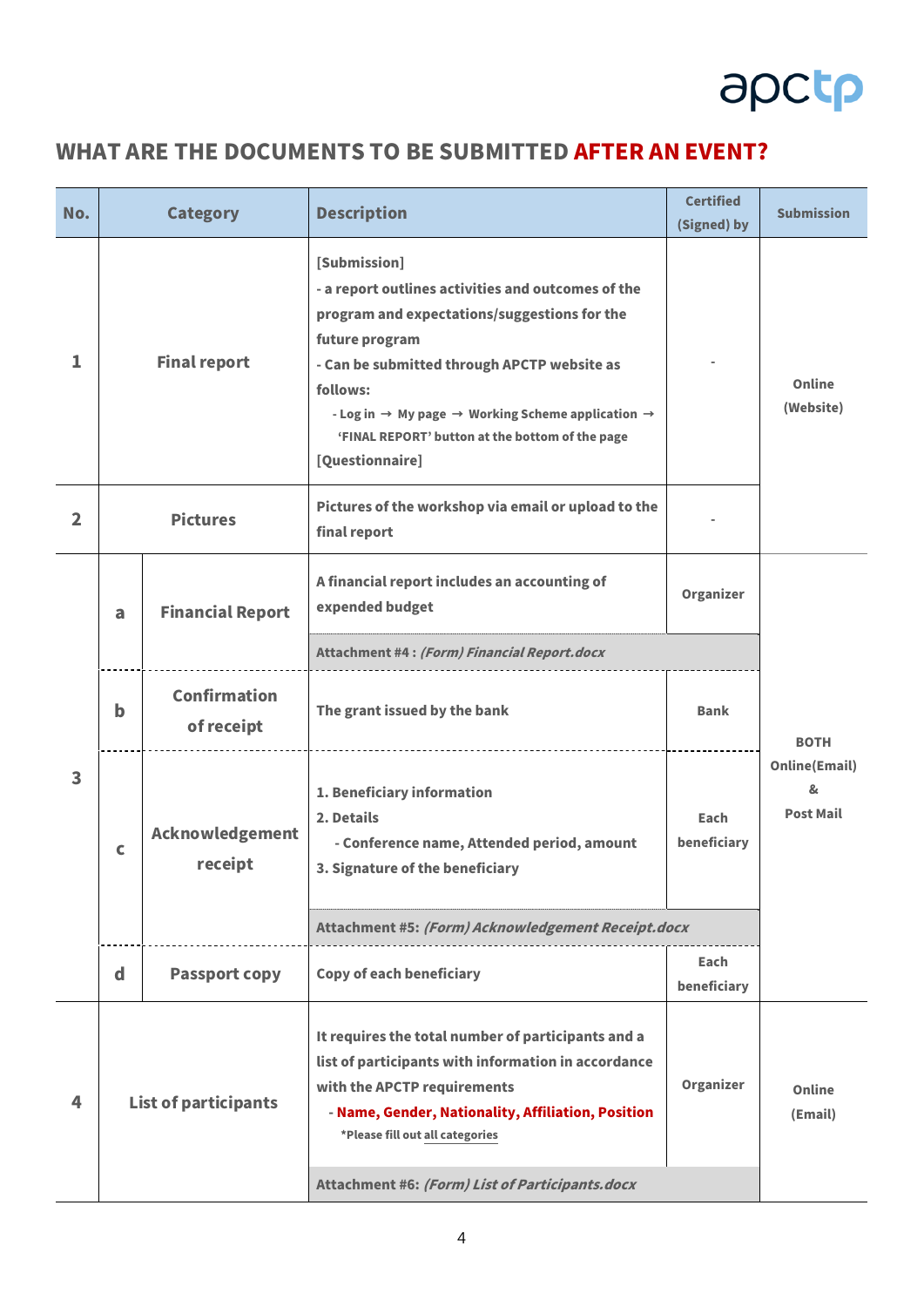

#### [Appendix] List of APCTP Member Countries and Partner Institutes

ᆞAs of Jan 2020

ᆞListed in alphabetical order

#### Member Countries (17)

| No.            | <b>Country</b>                                                                                            | <b>Institutes</b>                                                                                   |  |
|----------------|-----------------------------------------------------------------------------------------------------------|-----------------------------------------------------------------------------------------------------|--|
| 1              | <b>Australia</b>                                                                                          | Australian and New Zealand Association of Mathematical Physics (ANZAMP)                             |  |
|                |                                                                                                           | Mathematical Research Institute (MATRIX)                                                            |  |
| $\overline{2}$ | <b>Beijing</b>                                                                                            | <b>Chinese Physical Society (CPS)</b>                                                               |  |
|                |                                                                                                           | Wuhan Institute of Physics and Mathematics, Chinese Academy of Science (WIPM-CAS)                   |  |
| 3              | <b>Canada</b><br><b>Canadian Association of Physicists (CAP)</b>                                          |                                                                                                     |  |
| 4              | <b>India</b>                                                                                              | India Association for the Cultivation of Science (IACS)                                             |  |
| 5              | <b>Japan</b>                                                                                              | Institute of Particle and Nuclear Studies, High Energy Accelerator Research Organization (IPNS/KEK) |  |
| 6              | <b>Kazakhstan</b><br>National Academy of Science of Republic of Kazakhstan (NAS RK)                       |                                                                                                     |  |
| $\overline{1}$ | <b>Korea</b>                                                                                              | National Research Foundation of Korea (NRF)                                                         |  |
|                | <b>Kyrgyzstan</b>                                                                                         | The National Academy of Science of the Kyrgyz Republic (NAS KR)                                     |  |
| 8              | <b>Lao PDR</b><br>Research Institute of Science, Science and Technology and Environment Agency (RIS-STEA) |                                                                                                     |  |
| 9              | <b>Malaysia</b><br>Malaysia Institute of Physics (MIP)                                                    |                                                                                                     |  |
| 10             | <b>Mongolia</b><br><b>Mongolia Academy of Science (MAS)</b>                                               |                                                                                                     |  |
| 11             | <b>Philippines</b>                                                                                        | National Research Council of the Philippines (NRCP)                                                 |  |
| 12             | <b>Singapore</b>                                                                                          | <b>Institute of Advanced Studies (IAS)</b>                                                          |  |
| 13             | <b>Taipei</b>                                                                                             | Academia Sinica (AS)                                                                                |  |
| 14             | <b>Thailand</b>                                                                                           | <b>National Research Council of Thailand (NRCT)</b>                                                 |  |
| 15             | <b>Uzbekistan</b>                                                                                         | <b>Uzbekistan Academy of Science and Technology (UAS)</b>                                           |  |
| 16             | <b>Vietnam</b>                                                                                            | Vietnam Academy of Science and Technology (VAST)                                                    |  |
| 17             | <b>Kyrgyzstan</b>                                                                                         | The National Academy of Science of the Kyrgyz Republic (NAS KR)                                     |  |